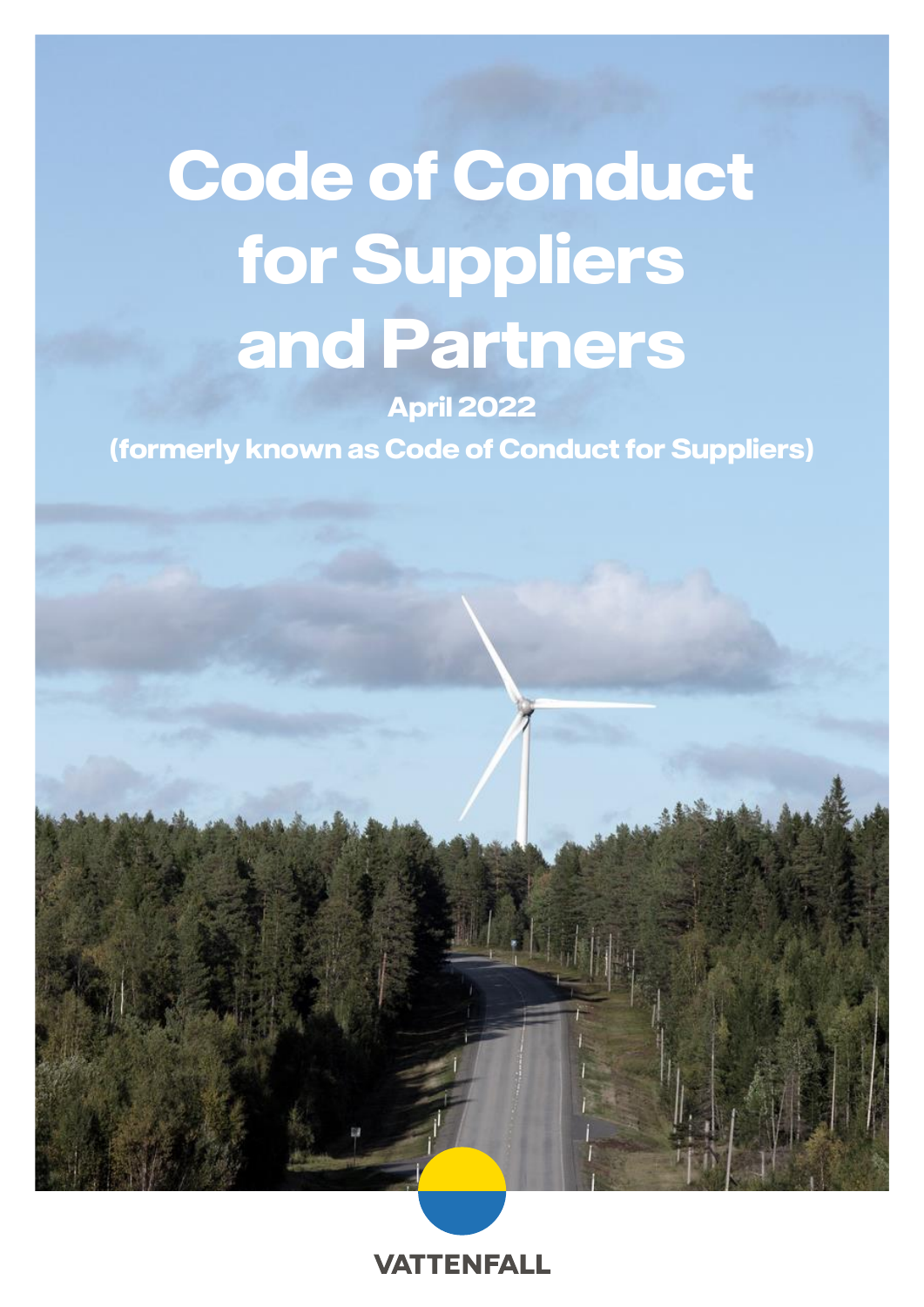

# **Vattenfall's Code of Conduct for Suppliers and Partners**

## **1 Introduction**

Enabling fossil-free living within one generation is not Vattenfall's sustainability strategy. It is our business strategy. Join us on the way there.

Beyond enabling fossil free living, we are also committed to responsible business practices throughout our *value chain\** and to promote sustainability in and beyond our corporate boundaries. By setting environmental, social and governance requirements for our suppliers and partners, we contribute to a positive change in society and in parallel gain long-term competitive advantages.

Our approach is grounded in the Vattenfall's Code of Conduct for Suppliers and Partners (hereafter referred to as the "Code"), which defines our requirements and expectations to safeguard that our suppliers and partners share the same values as we do throughout the value chain. We have decided to expand the scope of the Code to partners as we strive to take deeper responsibility and drive positive change. The Code is based on, amongst others, the UN Global Compact, the UN Guiding Principles, and the OECD Guidelines, and is guided by the UN Sustainable Development Goals (See 'References' for a full list).

We are actively collaborating and conducting open dialogues with our suppliers and partners, and by doing so we strive to spread good practices throughout the value chain, to strengthen relationships with our suppliers and partners, and to improve their sustainability performance. As part of our sustainability work, we focus on the themes Environment, Social - including human rights - and Governance. Typical focus areas for *Vattenfall* include climate impact, protection of nature and biodiversity, circularity, sustainable use of resources and *high risk minerals*, human rights, Health & Safety and business ethics.

We welcome you to join us in close collaboration, to take responsibility for and make a positive impact on the environment and society that surrounds us.

''Enabling fossil-free living within one generation is not Vattenfall's sustainability strategy.

It is our business strategy.

Together with you as our suppliers and business partners we can fulfill that in a responsible way.''

**Anna Borg, CEO Vattenfall**

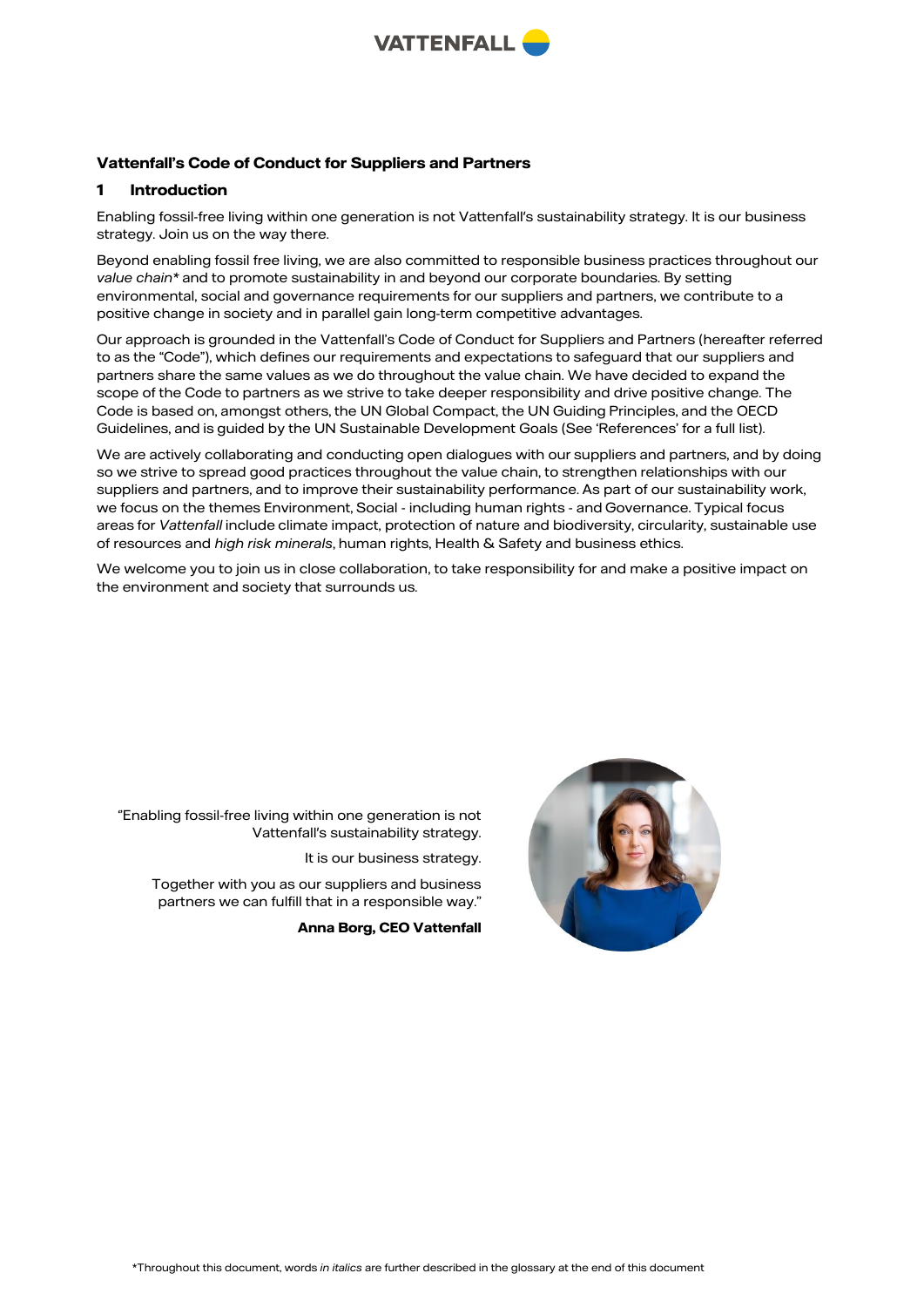

# **2 Vattenfall's Code of Conduct for Suppliers and Partners**

## **2.1 General**

Living our values and always acting with integrity make us trustworthy. Vattenfall adheres to internationally agreed standards on business ethics, and we conduct all our business in compliance with applicable national and international laws and regulations.

For the purpose of this Code, a "*supplier*" or a "*partner*" is a legal entity or person involved in, or is about to get involved in, business activities with Vattenfall. Partners include but are not limited to: *sub-contractors, sub-suppliers,* joint venture and consortium partners.

Vattenfall requires its suppliers and partners to comply with the Code or an equivalent standard, agreed together with Vattenfall, when doing business with Vattenfall.

Vattenfall also expects its suppliers and partners to ensure their supply chains adhere to equivalent standards as expressed in this Code.

## **2.2 Compliance with laws and regulations**

Suppliers and partners shall comply with applicable laws, rules and regulations in the countries where they operate. Vattenfall expects its suppliers and partners to meet the more stringent requirements between the Code and applicable laws, rules and regulations.

In case of contradictions between the Code and applicable laws, rules, and regulations, suppliers and partners shall inform Vattenfall.

#### **2.3 Commitment to continuous improvement**

Vattenfall recognizes that suppliers and partners will be at different stages of maturity and commits to working together with suppliers and partners to achieve continuous improvement.

If Vattenfall finds that a supplier or partner is not meeting the requirements and expectations set out in the Code, Vattenfall may offer guidance specifying which issues need to be corrected or improved. Suppliers and partners should then promptly take corrective actions and commit to showing progress.

Vattenfall also encourages suppliers and partners to participate in initiatives aiming to raise the standard of an entire sector or across sectors, where applicable.

## **2.4 Consequences in case of violations**

Suppliers and partners shall address any violations of the Code or equivalent standards that come to their knowledge and take appropriate actions. Vattenfall will seek appropriate remedial measures to prevent, stop, or minimize the extent of the violation. A major failure, persistent failure to comply with the Code, or repeated and unjustified refusal to provide the required information can result in the suspension or termination of the suppliers' and partners' activities with Vattenfall.

## **2.5 Due diligence and transparency**

Vattenfall conducts risk based due diligence by regularly and systematically identifying and assessing human and labour rights, environment and business ethics related risks and impacts in its value chain*,* and uses this information to avoid, mitigate or remediate the impacts in order to ensure that it operates responsibly.

Suppliers and partners shall allow Vattenfall, and/or a third party authorised by Vattenfall and reasonably acceptable to the supplier and partner, to conduct audits and assessments of the supplier's and partner's operations relevant for the Code, including but not limited to the supplier's and partner's facilities. At the supplier's and partner's request, the parties involved in any such audit shall enter into a confidentiality agreement regarding the circumstances disclosed in the audit or assessment.

Vattenfall also expects its suppliers and partners to conduct sustainability risk based due diligence in their own operations and supply chain, implement appropriate mitigation and remediation measures in relation to the level of risk and impact and communicate transparently about the results to Vattenfall upon request.

## **2.6 Management systems and monitoring**

Suppliers and partners should have adequate risk management systems and controls in place to ensure compliance with the Code or agreed equivalent standards. The functioning and quality of the supplier's or partner's management system should be in proportion to the size, complexity and environment of the supplier's or partner's business.

Suppliers and partners should secure and monitor that their own suppliers and sub-suppliers comply with the Code or, where applicable, their own equivalent code of conduct.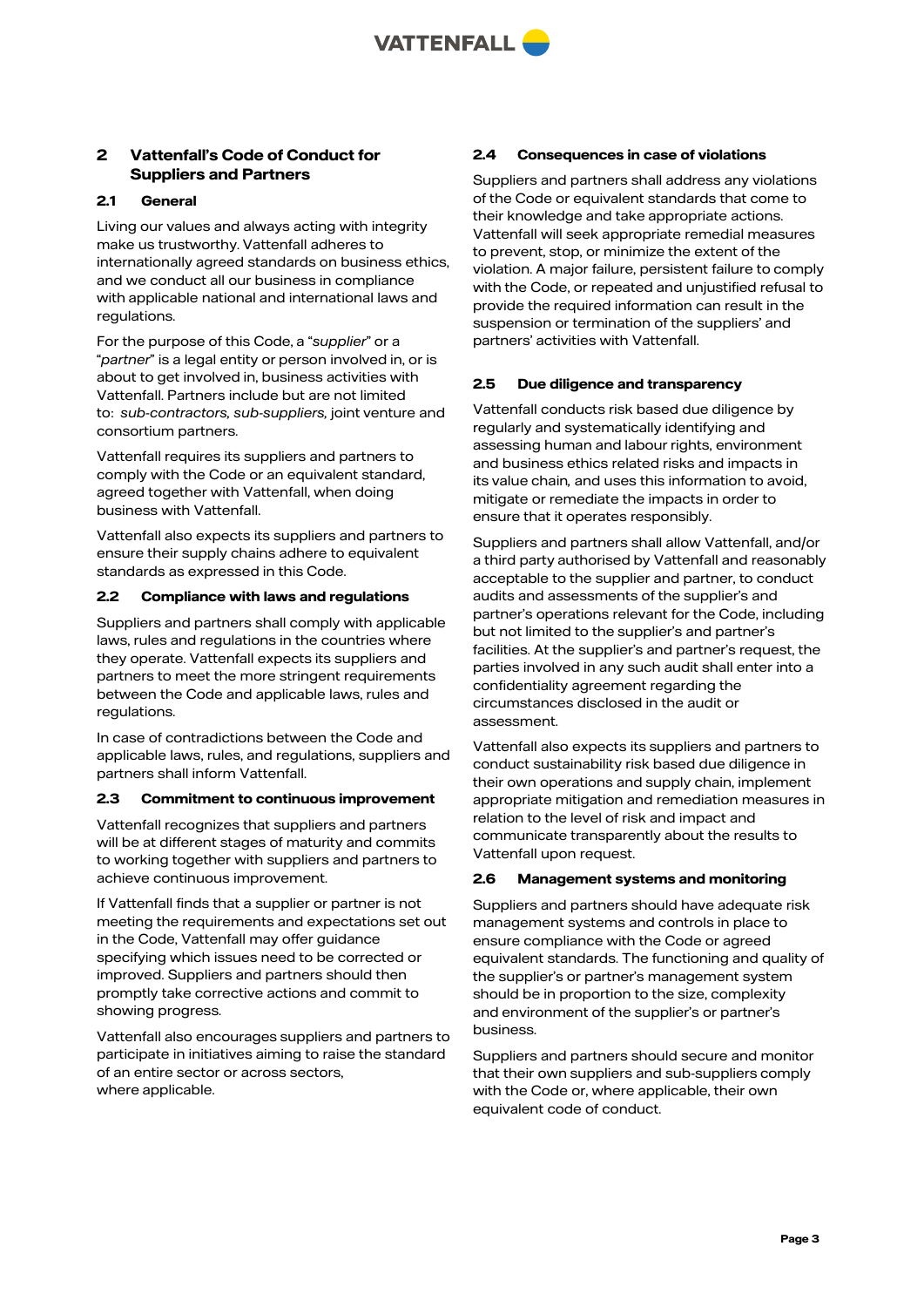



## **3 Human rights and labour rights**

### **3.1 General**

Vattenfall expects its suppliers and partners to respect internationally recognised human rights, as set out in the Universal Declaration of Human Rights.

This Code shall apply to all of the suppliers' and partners' workers, including temporary, migrant, student and contract workers, as well as direct employees.

Suppliers and partners shall take measures to avoid causing, contributing or being linked to negative human rights impacts. This includes all types of rightsholders, such as workers, affected communities, and human rights defenders.

#### **3.2 Indigenous peoples**

Suppliers and partners shall respect the rights of indigenous and tribal peoples and their social, cultural, environmental, and economic interests, including their connection with lands and other natural resources.

Suppliers and partners should respect the principles of free, prior and informed consent, and participation, to obtain broad-based consent of indigenous and tribal peoples in their activities.

## **3.3 Community engagement and development**

Suppliers and partners shall respect the rights, interests, and development aspirations of affected communities and vulnerable groups during significant changes of suppliers and partners normal operations. Community engagement should be carried out in an inclusive, equitable, culturally appropriate, gender-sensitive, and rightscompatible manner.

Suppliers and partners shall engage in transparent, open, and honest dialogue and collaborate with stakeholders and authorities in and around the area in which they operate.

#### **3.4 Child labour and young workers**

Suppliers and partners shall work against all forms of child labour. Suppliers and partners should not participate in, or benefit from, any form of child labour. If child labour is detected, a remediation programme shall be put in place.

Suppliers and partners shall not employ children below the minimum age of employment or the age for completing compulsory education in that country, whichever is higher. Suppliers and partners shall not employ any workers under the age of 18 to perform any work that is defined in national law as hazardous.

## **3.5 Use of security personnel**

Suppliers and partners shall ensure that all security personnel, including contracted security personnel, respect the human rights and dignity of all people and in case of a threat, use reasonable force proportional to the threat.

## **3.6 Modern slavery and forced labour**

All forms of modern slavery are unacceptable to **Vattenfall** 

Suppliers and partners shall not participate in, or benefit from any form of forced labour, including bonded labour, involuntary prison labour, slavery, servitude or work performed under the menace of a penalty or coercion.

All workers shall have the right to enter into and terminate their employment freely, and work shall be conducted on a voluntary basis.

#### **3.7 Conflict-affected and other high-risk areas**

Recognising that human rights defenders are important partners in identifying risks in our value chain, Vattenfall expects its suppliers and partners not to be involved in any activities that seek to undermine civil society and civic freedoms.

Suppliers and partners shall assess whether their own operations, or supply chains, are located in or are sourcing from *conflict-affected or other high-risk areas* and in such cases adopt enhanced due diligence measures suited to the specific context.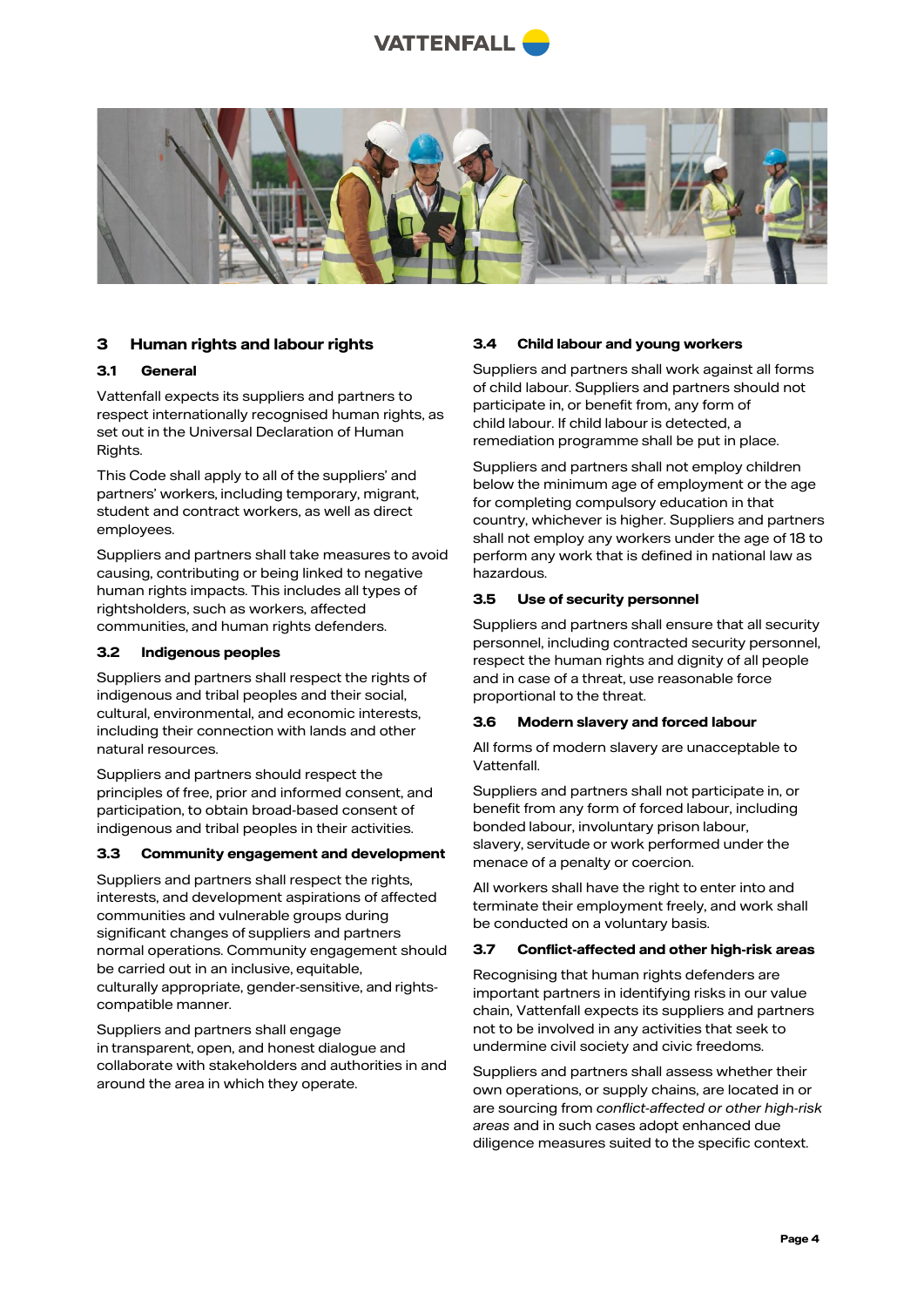

Suppliers and partners shall take necessary steps to monitor business relationships, business and financial transactions, flows and resources to ensure that they are not linked to providing funding or support to armed actors who may benefit from revenues generated by the sale of such goods and services.

## **3.8 High risk minerals**

Suppliers and partners shall take appropriate steps to identify the use of high risk minerals in their supply chain, establish traceability or chain of custody to its source or processing location, and ensure risks are identified and appropriate mitigation and remediation measures are implemented up the supply chain. Vattenfall expects its suppliers and partners to share relevant information on the origin of minerals and any relevant assessments upon request. We expect our suppliers and partners to publicly disclose their due diligence efforts.

Suppliers and partners should strive to reduce the use of high risk minerals in their supply chains.

## **3.9 Hours of work**

Suppliers and partners shall ensure that normal working hours and overtime working hours for all workers are within the limits permitted by applicable laws and regulations or agreed to in relevant collective agreements and should not cause any physical or mental harm.

Workers, without distinction, who are unable or refuse to do overtime shall not be punished or retaliated against by the suppliers and partners including dismissal threats, wage reductions, abuse.

#### **3.10 Wages, leave and benefits**

Suppliers and partners shall pay a fair and equal wage, including benefits and leave, to all workers that meets basic needs, and strive for a discretionary income in compliance with applicable laws and/or relevant collective agreements. Correspondingly, workers shall be compensated for overtime at pay rates greater than regular hourly rates.

Suppliers and partners shall also aim to minimise and mitigate structural differences in pay and benefits between genders for equal or comparable work.

## **3.11 Health and Safety**

Suppliers and partners shall provide a safe and healthy environment across all locations where work is undertaken and when the supplier or partner is providing housing facilities to its personnel.

All work shall be preceded by and based on documented adequate risk management with implemented controls. This shall include physical, social and organisational health risks.

Risks shall be reduced according to the hierarchy of control principles: elimination, substitution, engineering controls, administrative controls, and as a last alternative, personal protective equipment.

## **3.12 Freedom of association and collective bargaining**

Suppliers and partners shall recognise and respect the rights of all employees, including women, migrant workers, minorities, and other vulnerable groups, to freely associate, organise and bargain collectively, if the rightsholders so wish.

In situations where the right to freedom of association and collective bargaining is restricted by applicable laws and regulations, Vattenfall expects suppliers and partners to allow for and not hinder alternative and independent forms of worker representation.

## **3.13 Equality and non-discrimination**

Suppliers and partners shall promote equality, diversity and inclusion, and not practice any form of discrimination in hiring, promotion, development, remuneration, and termination practices. Illegitimate grounds for discrimination include but are not limited to race, colour, gender, age, language, property, nationality or national origin, religion, ethnic or social origin, caste, economic grounds, health status, disability, pregnancy, belonging to an indigenous people, trade union affiliation, political opinion, sexual orientation.

## **3.14 Grievance channels and remediation mechanisms**

Suppliers and partners should make available appropriate grievance mechanisms to all personnel and interested parties, including affected communities, to make comments, recommendations, reports or complaints concerning the workplace, the environment, or the supplier's or partner's business practices. Suppliers and partners should have a remediation process in place through which reported human rights violations can be appropriately remediated and followed up on.

Suppliers and partners shall have routines for dealing with harassment, including physical, psychological, and sexual, and communicate that any form of harassment is unacceptable and must be reported.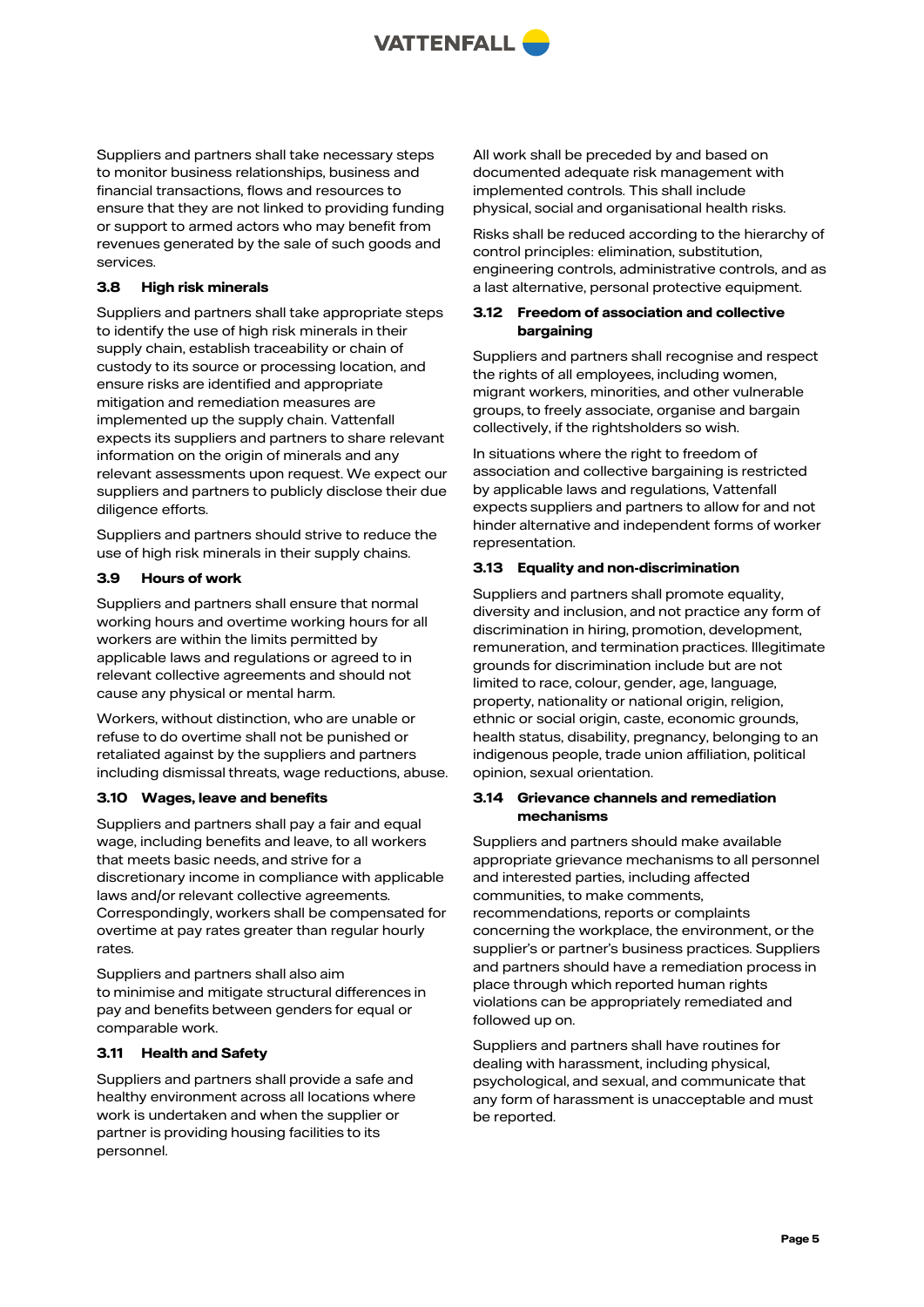



## **4 Environment**

## **4.1 General**

Vattenfall expects its suppliers and partners to manage their operations responsibly in relation to the environment – including climate change, and actively work with reducing environmental risks and impacts associated with their supply chains.

Suppliers and partners shall be proactive in their environmental work, adopt a precautionary approach, and consider environmental impacts from a full value chain perspective.

#### **4.2 Environmental legislation**

Suppliers and partners shall obtain and maintain all required permits and licenses and comply with the operational and reporting requirements of such permits and licenses.

#### **4.3 Environmental management system**

Suppliers and partners whose activities have an environmental impact, shall have a structured and systematic approach to working with their environmental aspects. This includes having an established, suitable management system to improving environmental performance, setting targets, and performing follow-ups.

## **4.4 Environmental protection**

Suppliers and partners shall avoid or minimize any waste or emissions as a result of their business activities. The use of resources such as energy, water, land and raw materials, should be used in an efficient and sustainable manner. Suppliers and partners shall strive to avoid and minimise impacts on environment and ecosystems. Where impacts cannot be fully avoided or mitigated, potential for compensation and restoration measures shall be considered.

Access to preserved resources including clean drinking water, good soil quality for farming and the regeneratable air quality should be provided to local communities at all times.

Suppliers and partners should strive to use Best Available Technologies, with the aim to reduce the environmental impact as much as possible.

Suppliers and partners shall manage hazardous substances responsibly and where possible, hazardous substances shall be substituted for less hazardous.

## **4.5 Climate impact**

Vattenfall expects its suppliers and partners to address climate change, including climate adaptation, systematically in their operations. Suppliers and partners shall actively reduce their greenhouse gas emissions, preferably in line with the Paris Agreement's 1.5-degree scenario, as well as contribute to Vattenfall's CO<sub>2</sub>-reduction targets as applicable.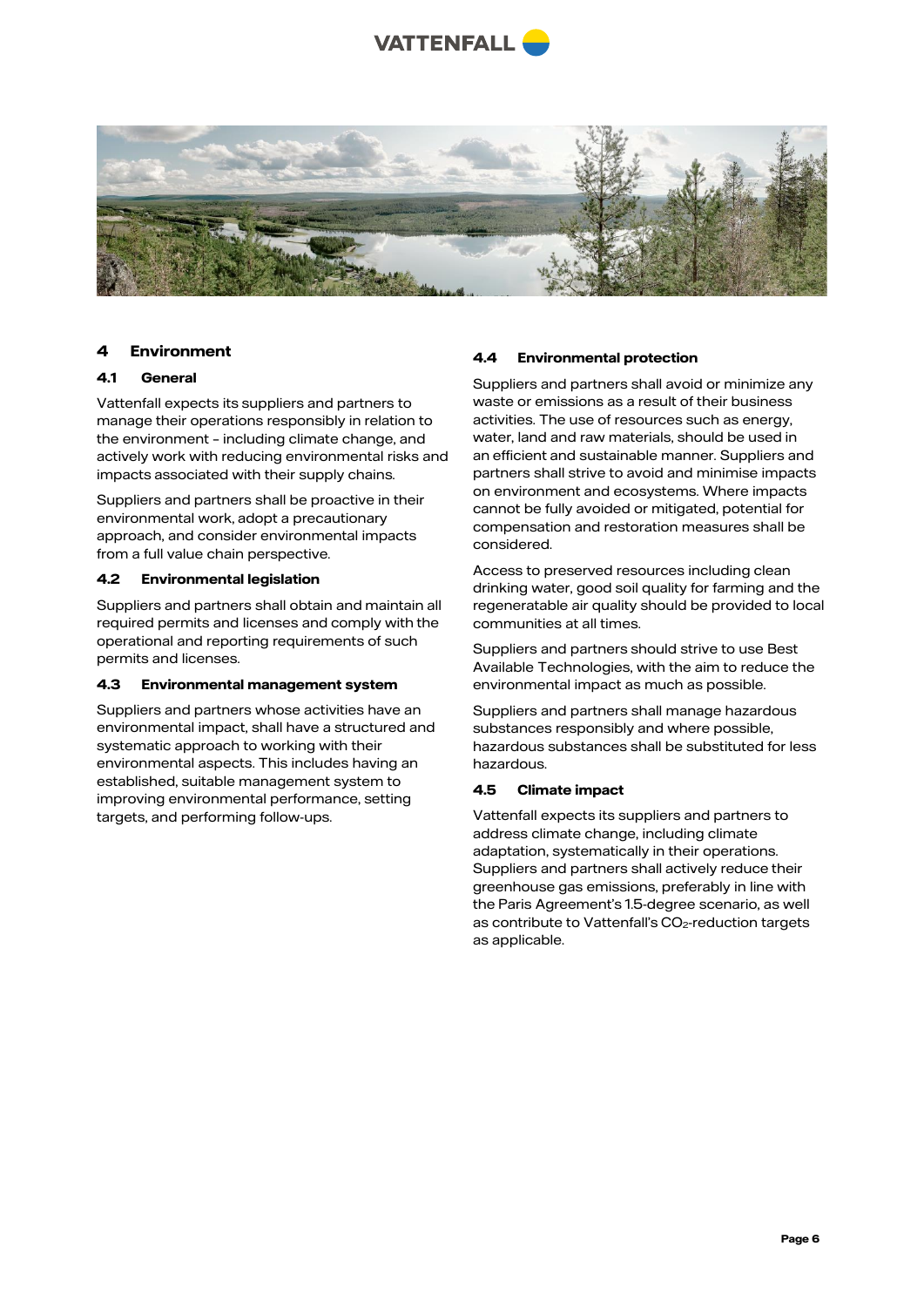



## **5 Business integrity**

## **5.1 General**

Vattenfall expects its suppliers and partners to conduct business in compliance with internationally agreed standards on business ethics and adhere to all applicable anti-corruption laws and regulations.

## **5.2 Corruption and financial crime**

Suppliers and partners shall not engage in or tolerate any form of corruption, bribery, extortion, fraud or embezzlement. Suppliers and partners shall not offer or accept any benefits in order to obtain any undue or improper advantage or with the intention to let the receiver act in breach of his or her professional duties. Such improper benefits may comprise cash, non-monetary gifts, pleasure trips or services and amenities of any other nature.

Vattenfall expects its suppliers and partners to never tolerate and to take measures against any form of money laundering, tax fraud, tax evasion or other illegal financial schemes that may be indicated by the use of tax havens and jurisdictions prone to financial crime.

#### **5.3 Export control and sanctions**

Suppliers and partners shall comply with applicable laws and regulations regarding export control and export restrictions, as well as relevant economic sanctions.

## **5.4 Conflict of interest**

Suppliers and partners shall avoid conflicts of interest that may compromise the supplier's or partner's credibility or third parties' confidence in Vattenfall.

## **5.5 Competition law**

Suppliers and partners shall respect and comply with applicable competition laws and regulations, including an obligation not to exchange commercially sensitive and strategic information with competitors or to enter into anti-competitive agreements with any business partner.

## **5.6 Protection of intellectual property rights and confidential information**

Suppliers and partners shall respect Vattenfall's intellectual property rights and protect Vattenfall's information by safeguarding it against misuse, theft, fraud or improper disclosure.

## **6 Reporting irregularities to Vattenfall - Whistleblowing**

If the supplier or partner, its employees, consultants and contractors, or any other stakeholder believes that the terms of the Code are not adhered to, or that Vattenfall is not acting in accordance with its own Code of Conduct and Integrity, Vattenfall encourages such concerns to be raised via the whistleblowing channel. See

**[https://corporate.vattenfall.com/about](https://corporate.vattenfall.com/about-vattenfall/corporate-governance/internal-governance/integrity/whistleblowing/)[vattenfall/corporate-governance/internal](https://corporate.vattenfall.com/about-vattenfall/corporate-governance/internal-governance/integrity/whistleblowing/)[governance/integrity/whistleblowing/](https://corporate.vattenfall.com/about-vattenfall/corporate-governance/internal-governance/integrity/whistleblowing/)**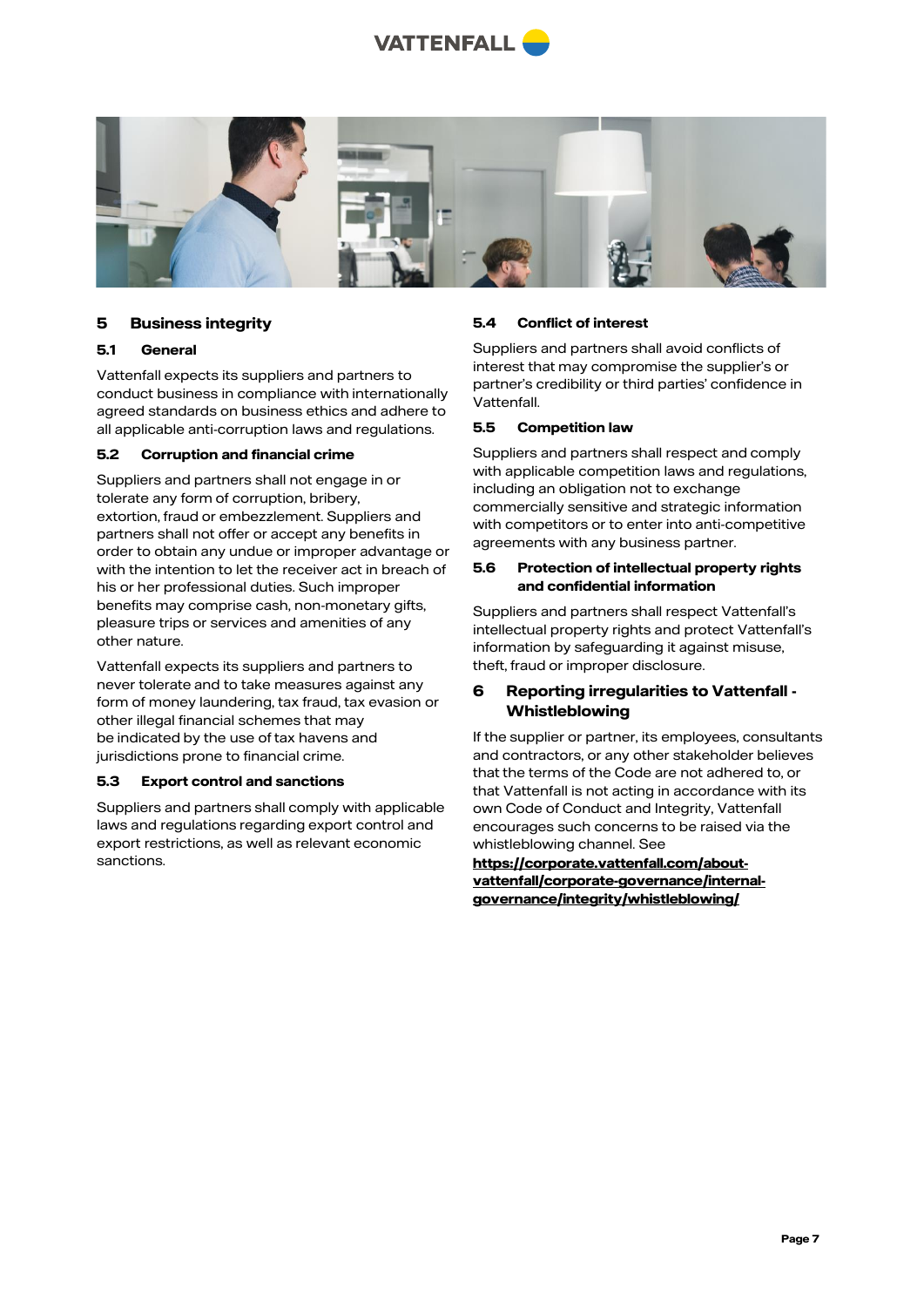

# **7 References**

In preparing the Code the following references were consulted:

- 1 1948 Universal Declaration of Human Rights (UDHR) https://www.un.org/en/aboutus/universal-declaration-of-human-rights
- 2 2030 Agenda for Sustainable Development [https://sustainabledevelopment.un.org/post20](https://sustainabledevelopment.un.org/post2015/transformingourworld/publication) [15/transformingourworld/publication](https://sustainabledevelopment.un.org/post2015/transformingourworld/publication)
- 3 Children's Rights and Business Principles https://www2.ohchr.org/english/bodi es/crc/docs/AdvanceVersions/CRC-C-GC-12.pdf
- 4 Dutch Child Labor Due Diligence Act [https://zoek.officielebekendmakingen.nl/stb-](https://zoek.officielebekendmakingen.nl/stb-2019-401.html)[2019-401.html](https://zoek.officielebekendmakingen.nl/stb-2019-401.html)
- 5 EU Conflict Minerals Regulation [https://eur](https://eur-lex.europa.eu/legal-content/EN/TXT/PDF/?uri=OJ:L:2017:130:FULL&from=EN)[lex.europa.eu/legal](https://eur-lex.europa.eu/legal-content/EN/TXT/PDF/?uri=OJ:L:2017:130:FULL&from=EN)[content/EN/TXT/PDF/?uri=OJ:L:2017:130:FUL](https://eur-lex.europa.eu/legal-content/EN/TXT/PDF/?uri=OJ:L:2017:130:FULL&from=EN) [L&from=EN](https://eur-lex.europa.eu/legal-content/EN/TXT/PDF/?uri=OJ:L:2017:130:FULL&from=EN)
- 6 Free Prior and Informed Consent An Indigenous Peoples' right and a good practice for local communities – FAO [www.fao.org/3/a](http://www.fao.org/3/a-i6190e.pdf)[i6190e.pdf](http://www.fao.org/3/a-i6190e.pdf)
- 7 German Act on Corporate Due Diligence in Supply Chains https://www.bgbl.de/xaver/bgbl/start.xav?start bk=Bundesanzeiger\_BGBl&jumpTo=bgbl121s2 959.pdf#\_bgbl\_%2F%2F\*%5B%40attr\_id% 3D%27bgbl121s2959.pdf%27%5D\_\_1630594 548925
- 8 International Labour Organization, specifically the documents listed below[: http://www.ilo.org](http://www.ilo.org )
	- Declaration on Fundamental Principles and Rights at Work from 1998
	- Forced Labour Convention (C.29-1930)
	- Abolition of Forced Labour Convention (C.105-1957)
	- Minimum Age Convention (C.138-1973)
	- Prohibition and Immediate Elimination of the Worst Forms of Child Labour Convention (C.182-1999)
	- Equal Remuneration Convention (C.100- 1951)
	- Discrimination (Employment and Occupation) Convention (C.111-1958)
	- Freedom of Association and Protection of the Right to Organise Convention (C. 87- 1948)
	- Right to Organise and Collective Bargaining Convention (C. 98-1949)
	- Guidelines on Occupational Safety and Health (ILO-OSH-200)
- 9 International Organization for Standardization, specifically the standards listed below:
	- ISO14001:2015 <http://www.iso.org/iso/iso14000>
	- ISO 26000:2010 Guidance on Social Responsibility https://www.iso.org/iso-26000-social-responsibility.html
	- ISO 45001:2018 Occupational health and safety management systems <https://www.iso.org/standard/63787.html> (replaced OHSAS 18001)
- 10 OECD Due Diligence Guidance for Responsible Business Conduct http://mneguidelines.oecd.org/OECD-Due-Diligence-Guidance-for-Responsible-Business-Conduct.pdf
- 11 OECD Due Diligence Guidance for Responsible Supply Chains of Minerals from Conflict-Affected and High-Risk Areas [http://www.oecd.org/daf/inv/mne/GuidanceEdi](http://www.oecd.org/daf/inv/mne/GuidanceEdition2.pdf) [tion2.pdf](http://www.oecd.org/daf/inv/mne/GuidanceEdition2.pdf)
- 12 OECD Guidelines for Multinational Enterprises https://www.oecd.org/investment/ mne/48004323.pdf
- 13 Social Accountability 8000 [www.sa-intl.org/](http://www.sa-intl.org/) 14 UK Modern Slavery Act
- https://www.legislation.gov.uk/ukpga/2015/30/ pdfs/ukpga\_20150030\_en.pdf
- 15 UN Declaration on the Rights of Indigenous Peoples https://www.un.org/development/desa/indigen ouspeoples/wpcontent/uploads/sites/19/2018/11/UNDRIP\_E\_w eb.pdf
- 16 UN Global Compact [www.unglobalcompact.com](http://www.unglobalcompact.com/)
- 17 UN Guiding Principles on Business and Human **Rights** [https://www.ohchr.org/documents/publication](https://www.ohchr.org/documents/publications/guidingprinciplesbusinesshr_en.pdf) [s/guidingprinciplesbusinesshr\\_en.pdf](https://www.ohchr.org/documents/publications/guidingprinciplesbusinesshr_en.pdf)
- 18 UN National Human Rights Action plans https://www.ohchr.org/Documents/Issues/Busi ness/UNWG\_NAPGuidance.pdf
- 19 UN Sustainable Development Goals <http://www.un.org/sustainabledevelopment/>
- 20 United Nations Convention against Corruption [https://www.unodc.org/unodc/en/treaties/CAC](https://www.unodc.org/unodc/en/treaties/CAC/index.html) [/index.html](https://www.unodc.org/unodc/en/treaties/CAC/index.html)
- 21 Vattenfall Code of Conduct and Integrity [https://group.vattenfall.com/siteassets/corpora](https://group.vattenfall.com/siteassets/corporate/who-we-are/corporate-governance/doc/code_of_conduct_180819_en2.pdf) [te/who-we-are/corporate-](https://group.vattenfall.com/siteassets/corporate/who-we-are/corporate-governance/doc/code_of_conduct_180819_en2.pdf)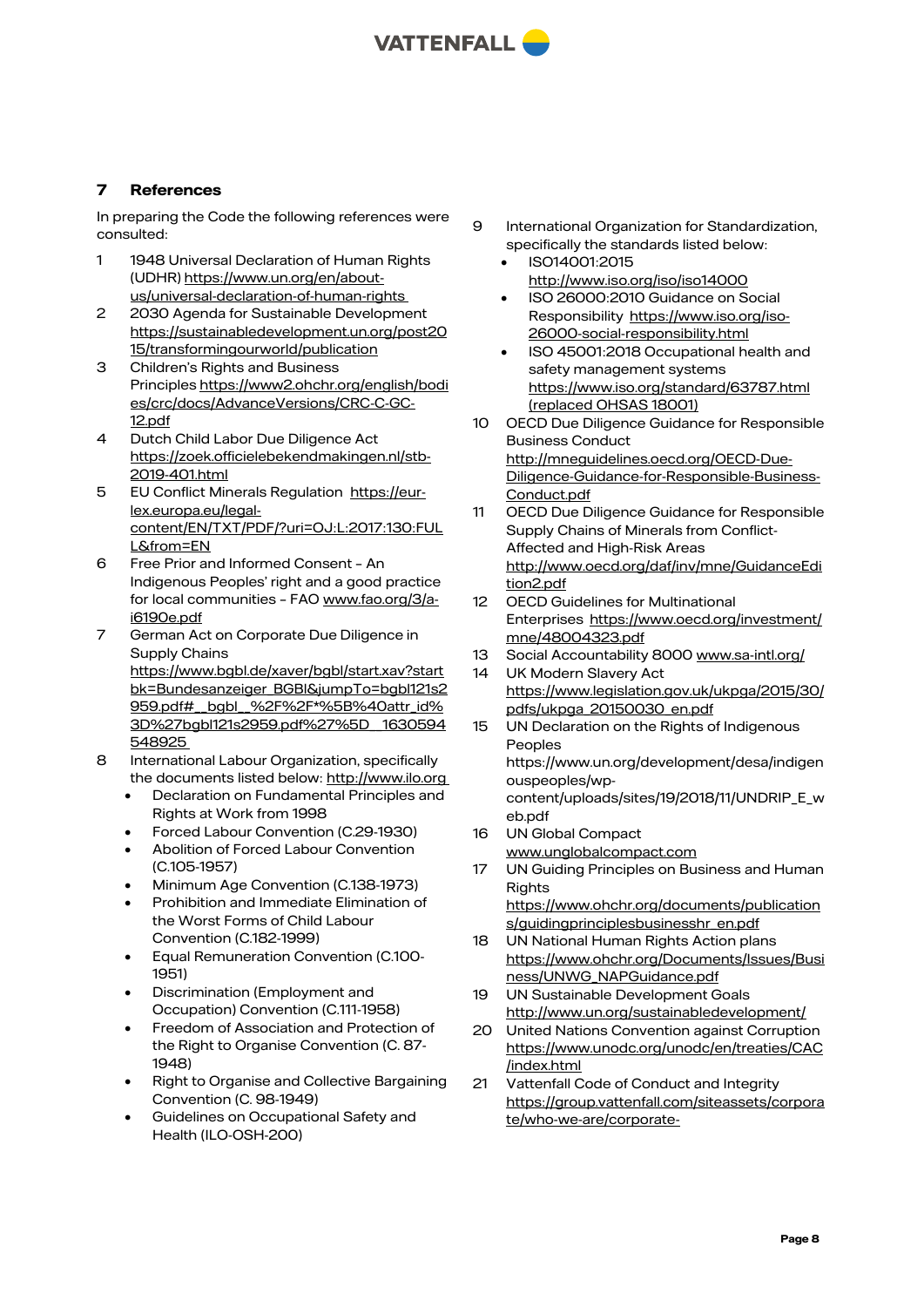

[governance/doc/code\\_of\\_conduct\\_180819\\_en](https://group.vattenfall.com/siteassets/corporate/who-we-are/corporate-governance/doc/code_of_conduct_180819_en2.pdf) [2.pdf](https://group.vattenfall.com/siteassets/corporate/who-we-are/corporate-governance/doc/code_of_conduct_180819_en2.pdf)

- 22 Vattenfall Human Rights Policy [https://group.vattenfall.com/siteassets/corpora](https://group.vattenfall.com/siteassets/corporate/who-we-are/sustainability/doc/human_rights_policy_2021.pdf) [te/who-we](https://group.vattenfall.com/siteassets/corporate/who-we-are/sustainability/doc/human_rights_policy_2021.pdf)[are/sustainability/doc/human\\_rights\\_policy\\_20](https://group.vattenfall.com/siteassets/corporate/who-we-are/sustainability/doc/human_rights_policy_2021.pdf) [21.pdf](https://group.vattenfall.com/siteassets/corporate/who-we-are/sustainability/doc/human_rights_policy_2021.pdf)
- 23 Voluntary Principles of Business and Human Rights [www.voluntaryprinciples.org](http://www.voluntaryprinciples.org/)
- 24 The Role of Critical Minerals in the Clean Energy Transitions, International Energy Agency, 2021 [https://iea.blob.core.windows.net/assets/278a](https://iea.blob.core.windows.net/assets/278ae0c8-28b8-402b-b9ab-6e45463c273f/TheRoleofCriticalMineralsinCleanEnergyTransitions.pdf) [e0c8-28b8-402b-b9ab-](https://iea.blob.core.windows.net/assets/278ae0c8-28b8-402b-b9ab-6e45463c273f/TheRoleofCriticalMineralsinCleanEnergyTransitions.pdf)

[6e45463c273f/TheRoleofCriticalMineralsinCle](https://iea.blob.core.windows.net/assets/278ae0c8-28b8-402b-b9ab-6e45463c273f/TheRoleofCriticalMineralsinCleanEnergyTransitions.pdf) [anEnergyTransitions.pdf](https://iea.blob.core.windows.net/assets/278ae0c8-28b8-402b-b9ab-6e45463c273f/TheRoleofCriticalMineralsinCleanEnergyTransitions.pdf)

- 25 Green Hydrogen Cost Reduction, IRENA, 2021 [https://www.irena.org/-](https://www.irena.org/-/media/Files/IRENA/Agency/Publication/2020/Dec/IRENA_Green_hydrogen_cost_2020.pdf) [/media/Files/IRENA/Agency/Publication/2020/](https://www.irena.org/-/media/Files/IRENA/Agency/Publication/2020/Dec/IRENA_Green_hydrogen_cost_2020.pdf) Dec/IRENA Green\_hydrogen\_cost\_2020.pdf
- 26 Responsible Minerals Sourcing for the Renewable Energy, Sustainable Futures Institute, 2019 [https://earthworks.org/assets/uploads/2019/0](https://earthworks.org/assets/uploads/2019/04/MCEC_UTS_Report_lowres-1.pdf) [4/MCEC\\_UTS\\_Report\\_lowres-1.pdf](https://earthworks.org/assets/uploads/2019/04/MCEC_UTS_Report_lowres-1.pdf)